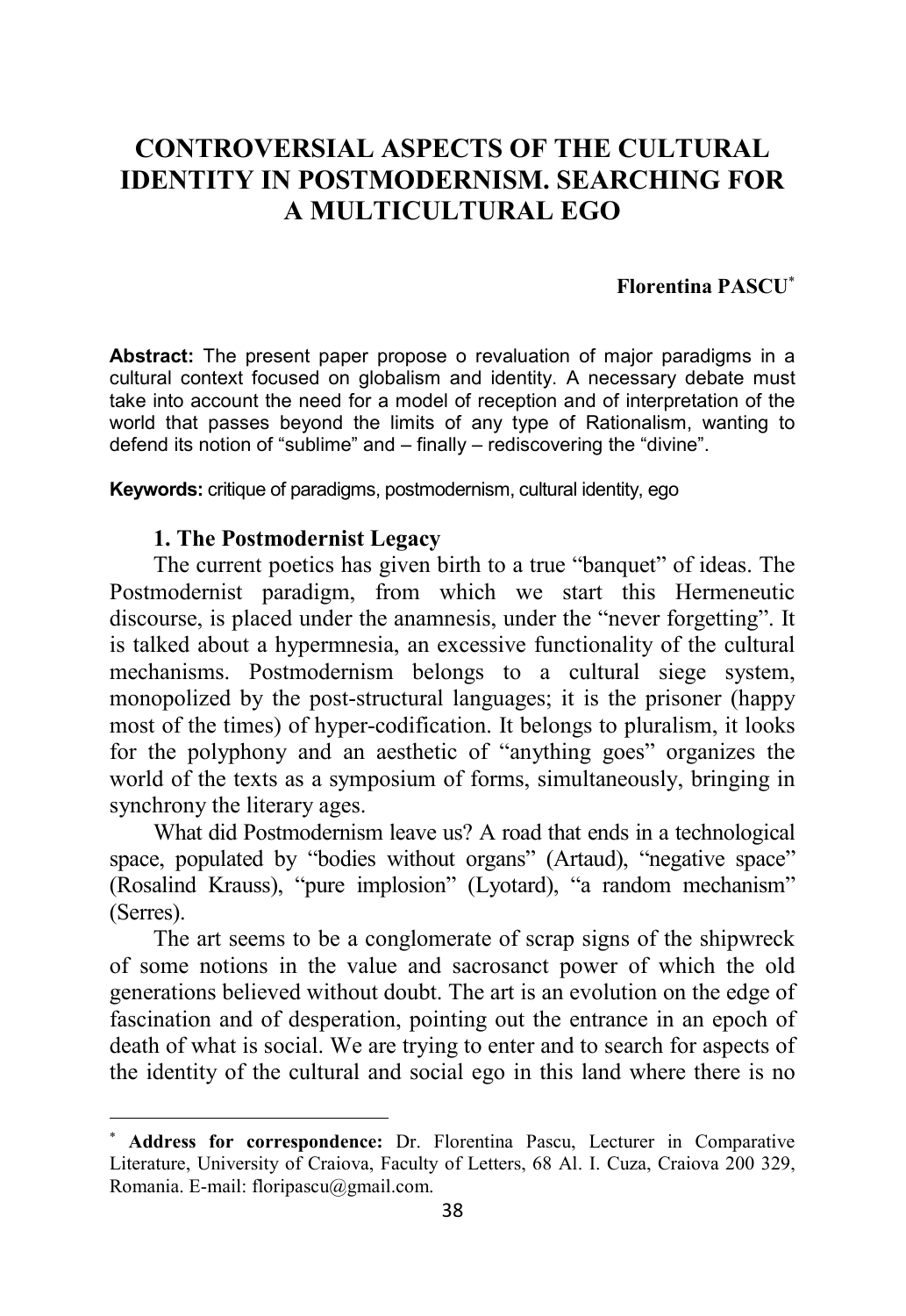ideal, nor sorrows but only a "an extended twilight which erases the forms and shapes of all things"<sup>1</sup>, twilight very similar to that which is watching over Dionysus` torment in Nietzsche's work. Postmodernism is a fantastic implosion of the Western cultural experience, since the Western culture develops under a "passive and suicidal nihilism"<sup>2</sup>.

# **2. Cultural Aspects in Europe and in North America**

In Europe, the fall of Communism added to this problem a new dimension. The former soviet countries truly orientated towards the Community in order for it to help them regain the identity and unity of the European culture.

In the other space, the North American one, through which we are trying to find cultural affinities, we are witnessing the sustained assault against the Greek-Roman, Hebrew and the Christian West literatures. The victims of this attack, as a result of the political reforms of the left party from the `60s, are the American universities dominated by personalities that share profound atheistic and relativist visions based on the positivist idea, according to which faith and intelligence are incompatible. (James T. Burtchaell, *First Things*, chapter 91). The phenomenon of destruction of the liberal arts from the inside is manifested through the compromising of the Western culture and history, in the name of a new multiculturalism.

We have to understand that:

a) this century is, without doubt, an audiovisual century and alphanumeric, which will have enormous consequences for culture, for art, for the individual;

b) the U. S. A. and Europe didn't have the same starting point, not from the economic point of view and especially not from the tradition and cultural identity point of view.

From the very beginning of their history, European cultures in general, and especially arts, addressed an elite. Decades and centuries needed to pass in order for the artistic works to become accessible for a bigger audience, with great difficulty crossing the boundaries and maintaining their local and national particularities.

Also, one cannot neglect the Christian contribution in Europe.

l

<sup>&</sup>lt;sup>1</sup> John Berber, *Way of Seeing*, N. Y., Viking Press, 1972, p. 101.

<sup>2</sup> Arthur Kroker, David Cook, *The Postmodern Scene, Excremental Culture and Hyper-Aesthetics*, N. Y., St. Martin's Press, 1968, chapter I.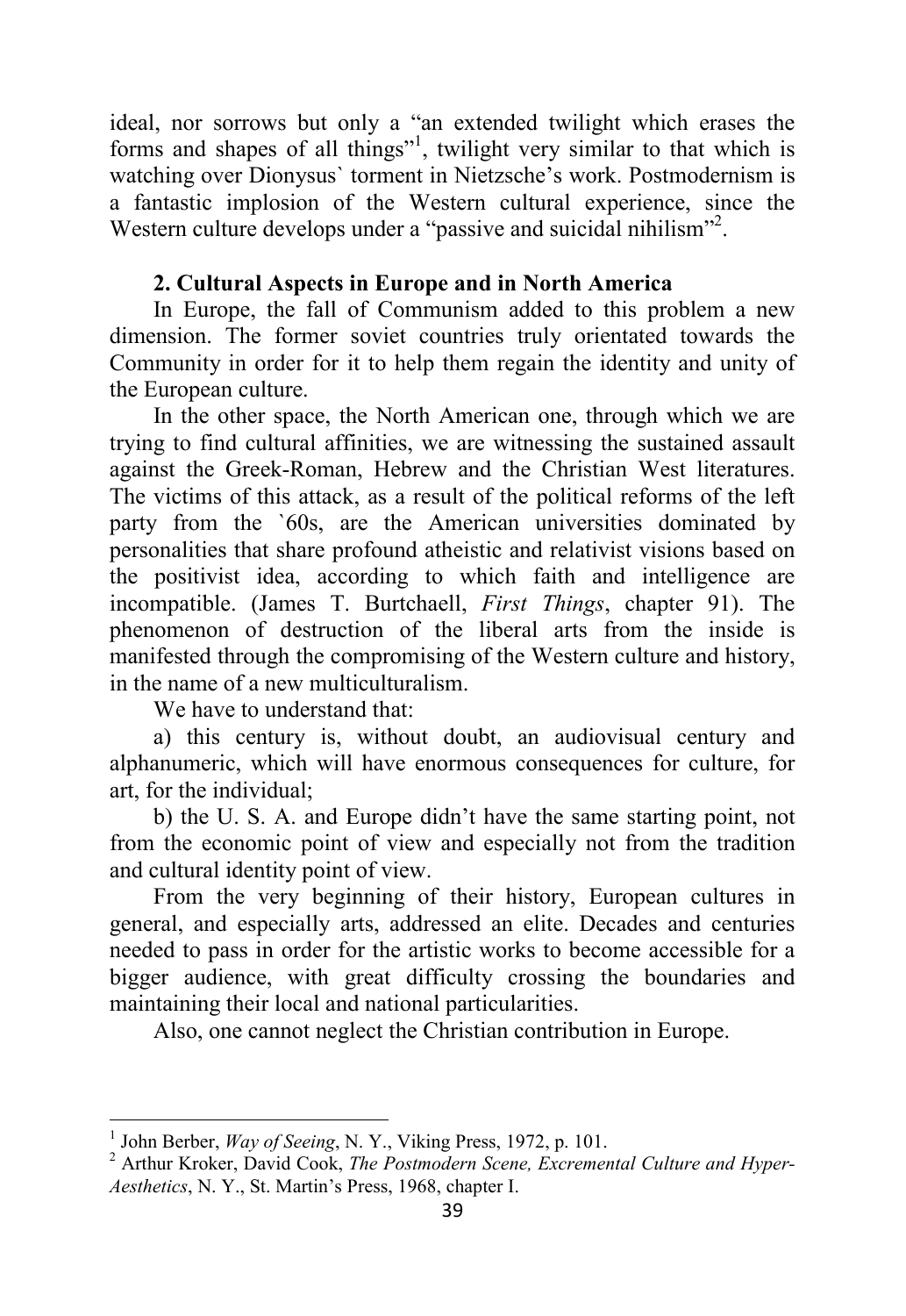#### **3. Which is The Main Feature of the Christian Existence? The Ego in the Christian European and North American Consciousness**

The ultimate goal and the purpose of the human existence has been defined in patristic tradition as *theosis*, deification. This term is troubling for the modern human ear; it cannot be exactly translated by any modern language and not even by Latin. But the meaning of this word is simple and clear and it will put its mark on the entire way of life but also on the European culture and civilization. It is enough to quote St. Athanasius "He made Himself human in order to deify ourselves in Him"<sup>3</sup>; St. Irenaeus essentially adds "That Who, through His immense love made Himself like we are, in order for Him to make us what He is"<sup>4</sup> . *Theosis* involves a personal encounter. Is that personal encounter of man with God through which the whole existence of man is imbued with the Divine Presence<sup>5</sup>.

I would quote only a few words regarding the status of the ego in the Christian consciousness, which marked the European world very deeply and indubitable through a real philokalic revolution: "In the fullness of the Church communion, the universal transfiguration of the personality is complete"<sup>6</sup>. But the rejection and the denial of our self doesn't also impose the personality to be annihilated, dissolved in the crowd. Universality doesn't mean physicality or collectivism. But the opposite, our self-denial broadens our personality purpose, in self-denial we posses the crowd in our self; we gather the most of things in our ego. And in this way the similarity with the Divine Unity of the Holy Trinity is being born. How far we are from this goal!

The culture and the arts have a totally different history in the North America. From the very beginning they are addressed to a popular audience, composed out of immigrants arrived from around the world. They took the art and the culture in their wagons towards an "inevitable" destiny: the crossing of the continent. Therefore, completely different conditions from those of Europe. Further more, the immigrants very rapidly became Americans, adopting in a more or less successful way a common dialect, a language spoken and understood by everyone. On this

l

<sup>3</sup> *Contra Arianos*, in *Saint Athanasius the Great. Works*, Romanian edition, 2005, p. 54 ("El s-a făcut om pentru a ne îndumnezei pe noi în El"). 4 "Cel care, prin imensa Lui dragoste S- a facut una cum suntem noi, pentru ca tot El să

ne poată face ceea ce este El".

<sup>5</sup> Georges Florovsky, *Scripture and Tradition: an Orthodox View*, pp. 114–115.

<sup>&</sup>lt;sup>6</sup> "În deplinătatea comuniunii Bisericii transfigurarea universală a personalității este desăvârşită".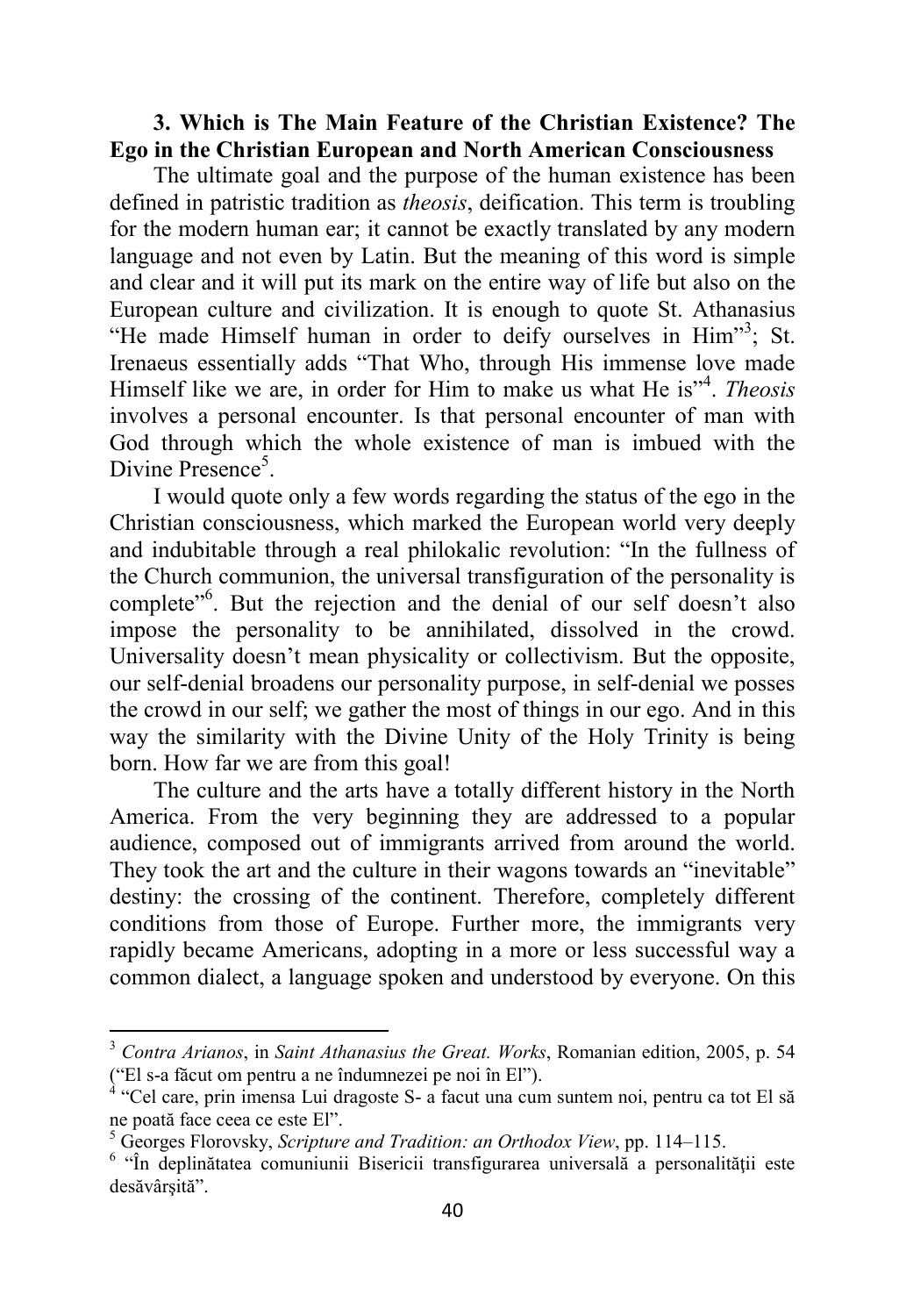ground, the U. S. A. have developed, in over three centuries, a mass culture, unique in the world, addressed to everyone, that is understood by all, its great common number making it accessible to the vast un-American popular strata world wide. A tradition that has succeeded in unifying the numerous currents that are a part of it in an incomparable authenticity, which cannot be imitated. This is the short Hollywood-ian miracle and, increasingly more, of the American television. In the U. S. A. the achievements on the big and small screen have never been conceived as cultural objects, in the narrow sense of the word, the are in essence, an entertainment that speaks to all, that reflects the dreams and the truth to all. An entertainment developed without complexes, with a magnificent professionalism and an extraordinary "handcraft". And the problem would stop here if we wouldn't try to look in a little critical way at this multiculturalism that has also led to a leveling of the ego, at a smashing of the subjectivity, at a loss of the identity after which coveted so much the patristic literature of Europe. I've taken this idea from the documentary book of Frank Schaeffer<sup>7</sup>. Schaeffer states that America is currently in a state of ideological "war". This "war" is between those who defy history, religion and the Christian civilization society and those who continue to value our cultural and religious heritage. It is a "war" between those who have taken and developed the Protestant pluralist impulse up to its last consequences and those Catholics, Orthodox and Protestants who thy to find and to give life a certain moral direction, to discover and to enjoy the beauty and the mystery of this desecrated, materialistic and immoral world.

From newspapers to justice books, from the world of arts and to the world of humanistic sciences, the followers of the atheistic and rationalist social and political believes are in conflict with the Christians and the Jews or with anyone who shares another religion. Those who look to destroy the traditions of our Judeo-Christian heritage have politicized the world around them in order to achieve their goals. Through a great number of social engineering programs they have dramatically flawed the way in which society relates to the meaning of life, to truth, to morality and to religion. Politics has replaced the religious truth at every level of society as the main source of morality $8$ .

The sustained assault against Greek-Roman, Hebrew and the Christian Western literature, against the Western art is currently in its

 7 Frank Schaeffer, *Dancing Alone: the Quest for Orthodox Faith in the Age of False Religion*, Brookline, MA: Holy Cross, 1994.

<sup>8</sup> *Ibid.*, pp. 29-30.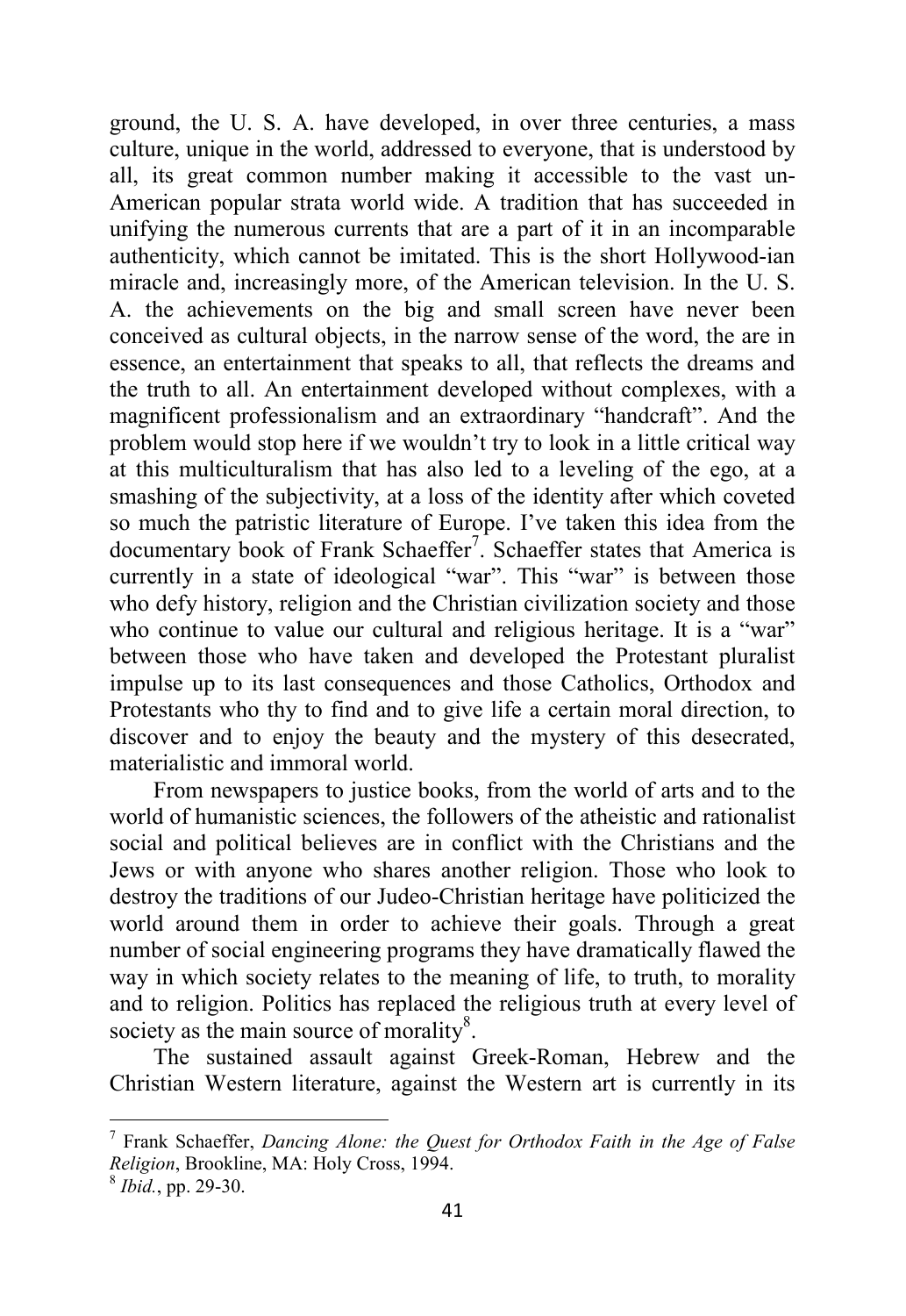glory period. "Cultural relativism succeeds in destroying the West's universal claims"<sup>9</sup>.

Page Smith states that "the Postmodernist spiritual malaria" which affects not only America, but the whole Western world, extends well beyond the academic environment but in that environment it is more acutely felt $^{10}$ .

## **4. What Is the Connection between the Status of These Moods and the Current Culture?**

I would synthetically unite them: between the European negativism (see nihilism) and the American positivism a new current of ideas is being born: the Postmodernism that is still looking for its identity in nature, literature, social sciences, etc. Is Postmodernism an idea, a cultural experience, a social condition or maybe all them combined? Without doubt Postmodernism exists as an idea or as a critical form in the mind of the intellectuals and in the mass-media. From the `80s it has given birth to enormous disputes, sometimes violent, sometimes restless, in the middle of various subject matters, from Geography to Theology, from Philosophy to Political Sciences.

A similar controversy related to the "Postmodernism" in art, in architecture, in literary critics and in film critics is even older – see buildings as the wing of the National Gallery in London designed by Venturi, novels like *The Satanic Verses*, movies like *Blade Runner* or serials like *The Real Thing* at BBC (1992) in Great Britain. Therefore Postmodernism had dropped for a long time from its ivory tower, representing for many people a lot of every-day experiences. The idea of post-modernity could also be a figment of the ultra enriched imagination of the scientists, a fashionable parody or the expression of a radical cheated hope.

But it deserves to be analyzed because it attracts the attention towards a series of very important questions related to "the identity of the multi-cultural ego".

A very important series of Western ideas begin with the notion of "providence" that is transposed in the idea of "progress" and from there it passes in "nihilism". The notion of "providence" refers to God's care towards the world after its creation, seeing that the history process goes on in a straight line towards a certain goal. One of its primary followers

<sup>&</sup>lt;sup>9</sup> Allan Bloom, *The Closing of the American Mind*, New York, Simon & Schuster, 1987, p. 39.

<sup>10</sup> *Killing the Spirit: Higher Education in America*, New York, Viking, 1990.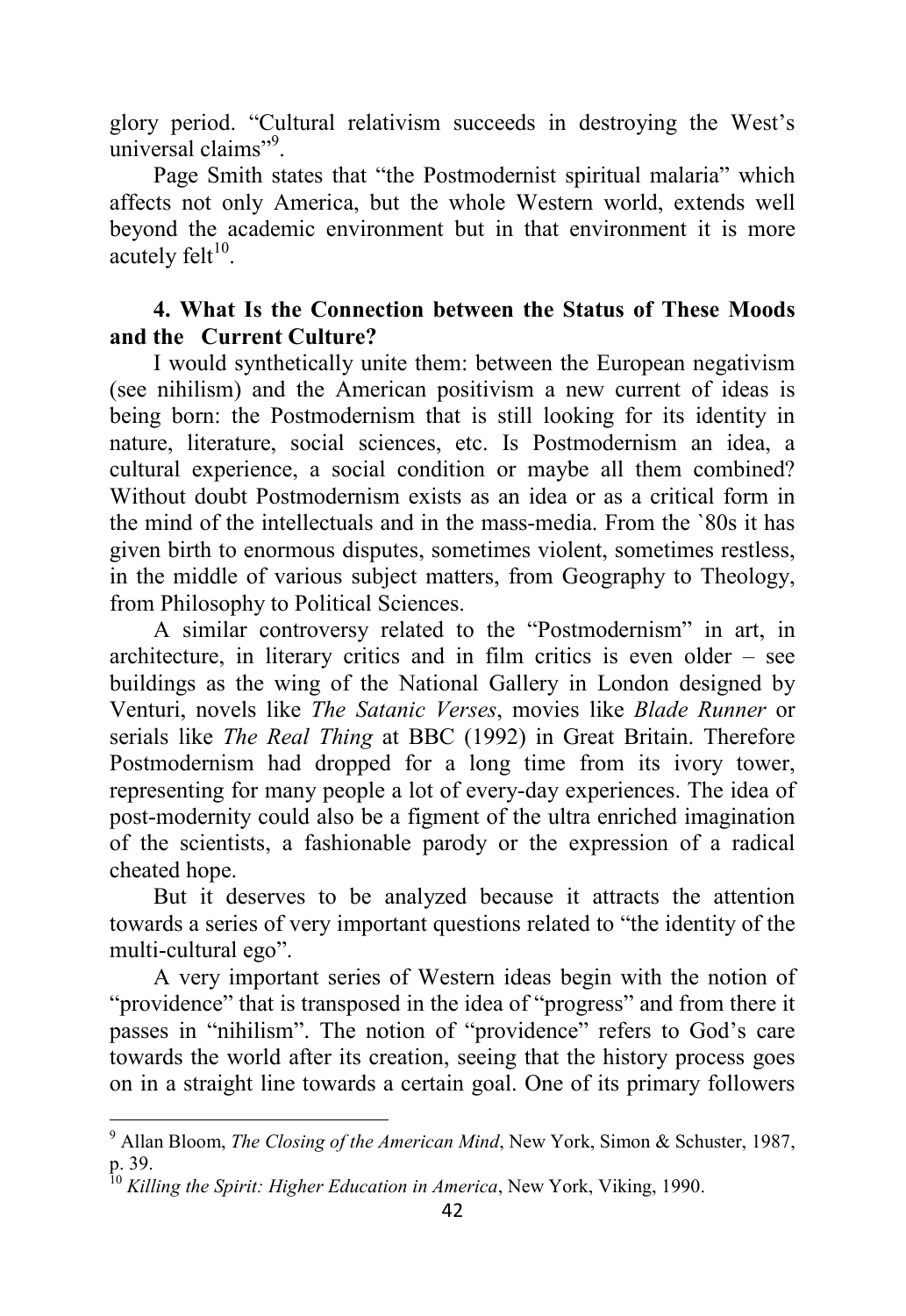was the Christian thinker from the 4<sup>th</sup> Century Augustine of Hippo, whose remarks in *City of God* would have a powerful effect on the crystallization of the Western civilization. Postmodernism denies any cyclic movement in history, expressing a more future orientated hope than resignation of pessimism.

Nevertheless, the accent put on the progress of history was often associated with the certainty that generally all things are thriving, especially under the influence of the early Enlightenment way of thinking. Assigning an important role to reason, unlike the medievalism and the traditional dogma, made many to think that it is in the power of man to develop at an even faster pace. As an irony, even the Christian commentators were encouraging these ideas. But highlighting the role of reason and putting aside the Divine Intervention, the seed of another secular version of the providence is being thrown, the idea of progress. The faith in our senses has replaced the faith in God's laws and has opened the way to the coming into being of the modern scientific concepts about the world. As Anthony Giddins says "the growth of the European power has of course given the material support for the hypothesis that the new vision of the world was built on a solid foundation that offered security and made the emancipation from the dogma of tradition possible". Even though the Enlightenment, and therefore the modern project, was designed to reduce the uncertainty and ambiguity, the independent reason will always have its doubt. Only in this way will it manage to avoid the relapse into dogma. The modern way of thinking was built on the relativity of knowledge. But because in the secular parody of the divine way of thinking there were still searching for universal laws, relativity was considered to be a nuisance. Today, the widespread acceptance of the fact that our observations depend on assumptions and these assumptions are related to the conceptions of the world and to the steps of power make relativity – not to say relativism – look more natural. For those with Nietzsche tendencies it is obvious the futility of the modern dreams towards universalism. The nihilism embryo started to form itself in the modernity womb.

From the height of the Victorian certainty, of the European colonialism and the new establishment of the North American boundaries, the faith in progress dominated everything. In spite of what followed – the First World War and the Economic Depression – the hopes didn't totally disappear. The International Exposition in Chicago in 1933 celebrated "A Century of Progress". The faith in progress was diminished after the Second World War but it also was artificially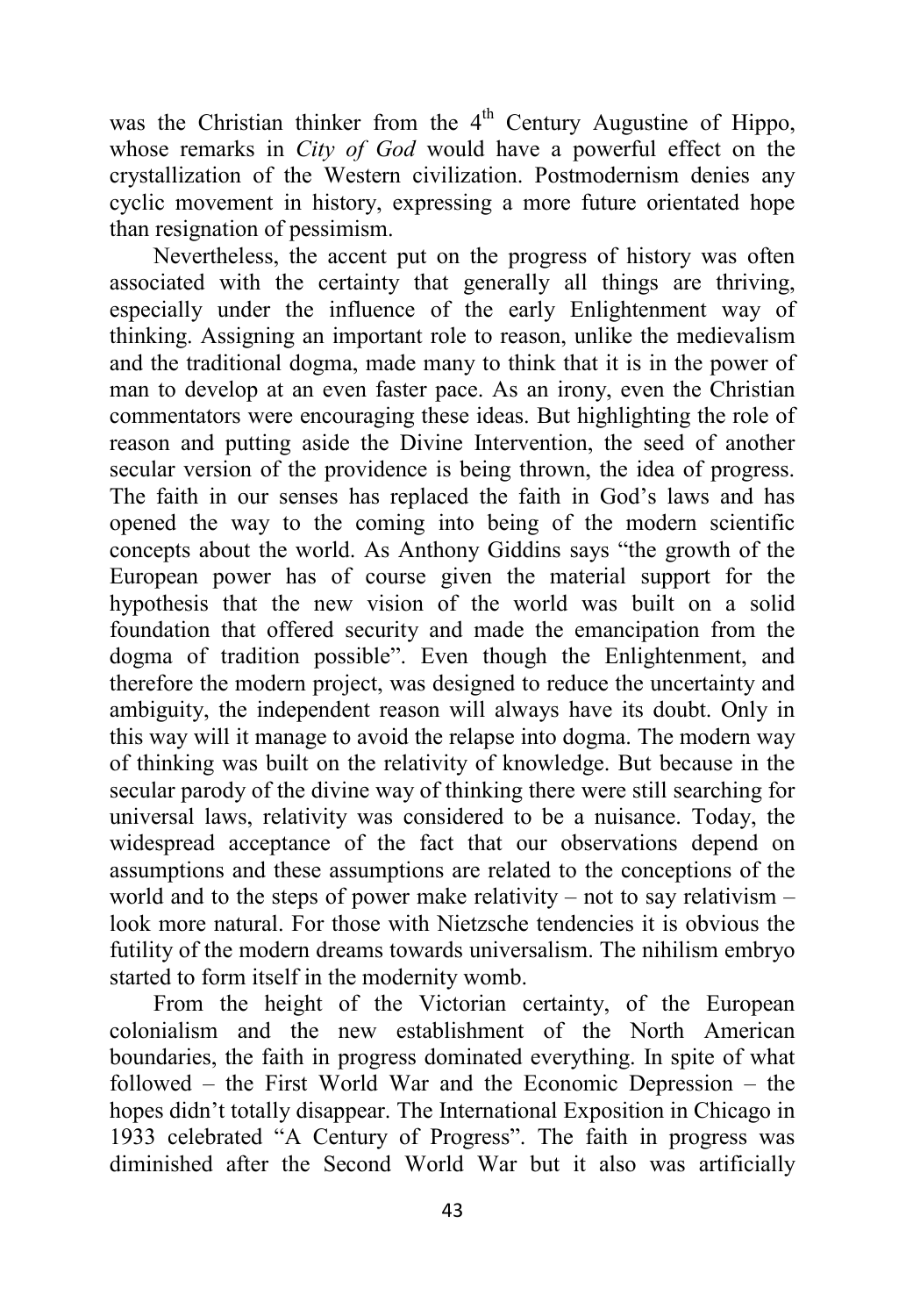revived by a great scientific and technical development as well as by an unprecedented growth in consumption. But the damage had already occurred. The colonialism crashed. The hidden parts of the industrial epoch started threatening to come to light in the environment degradation, in the depletion of the resources and in the degradation of the ozone layer.

### **5. Between Modernism and Postmodernism. A Cultural Crisis**

In short, the result was a reconsideration of the earlier doctrines. In the Western world, an extraordinary cultural revolution weakened or removed the old landmarks. In the `60s appeared political and cultural dares: the traditions and gestures had no limit. New social movements appeared. In the mean time, in Eastern Europe the buds of a new democratic movement arose which, blossoming, would lead to the disintegration of Communism.

The years 1789 and 1989 became the two centuries of modernity, whose political expression is finding a rationalized world, starting with the French Revolution and ending with the fall of the socialist bureaucratic state system. When the dreams of Westernization paid and contrary voices began to be heard, like those of the Islamic summism, the idea of culture or universal knowledge was as well put into question. The progress through technological development and economic growth appeared as a confused blessing. Reason brought with it as many nightmares as beautiful dreams and the irrationalism of the drugs or of some of the new religions promised more. The political legitimacy and the civic motivation seemed to be in decline. The intellectuals started to argue in order to establish if there was a crisis in the catastrophic sense or in the sense of a new chance and to look for new terms.

"Postmodernism" is, for now, the most suitable term that they could find and I propose to maintain it and also what they had named "post – postmodernism" for clarity.

The term "postmodern" therefore refers, before anything, to the exhaustion of the modern world. As a strict analytical process, the distinction between "Postmodernism", where the stress is on culture, and "Postmodernity", where the stress is on the social aspect, is advised. Therefore, "Postmodernism" refers to cultural and intellectual phenomenon. One is giving up the "Foundationalism", the idea that science is constructed on a solid foundation of observable facts in the philosophy of science. Postmodernism puts under question the main ideas of the Enlightenment. The second is the collapse of the hierarchies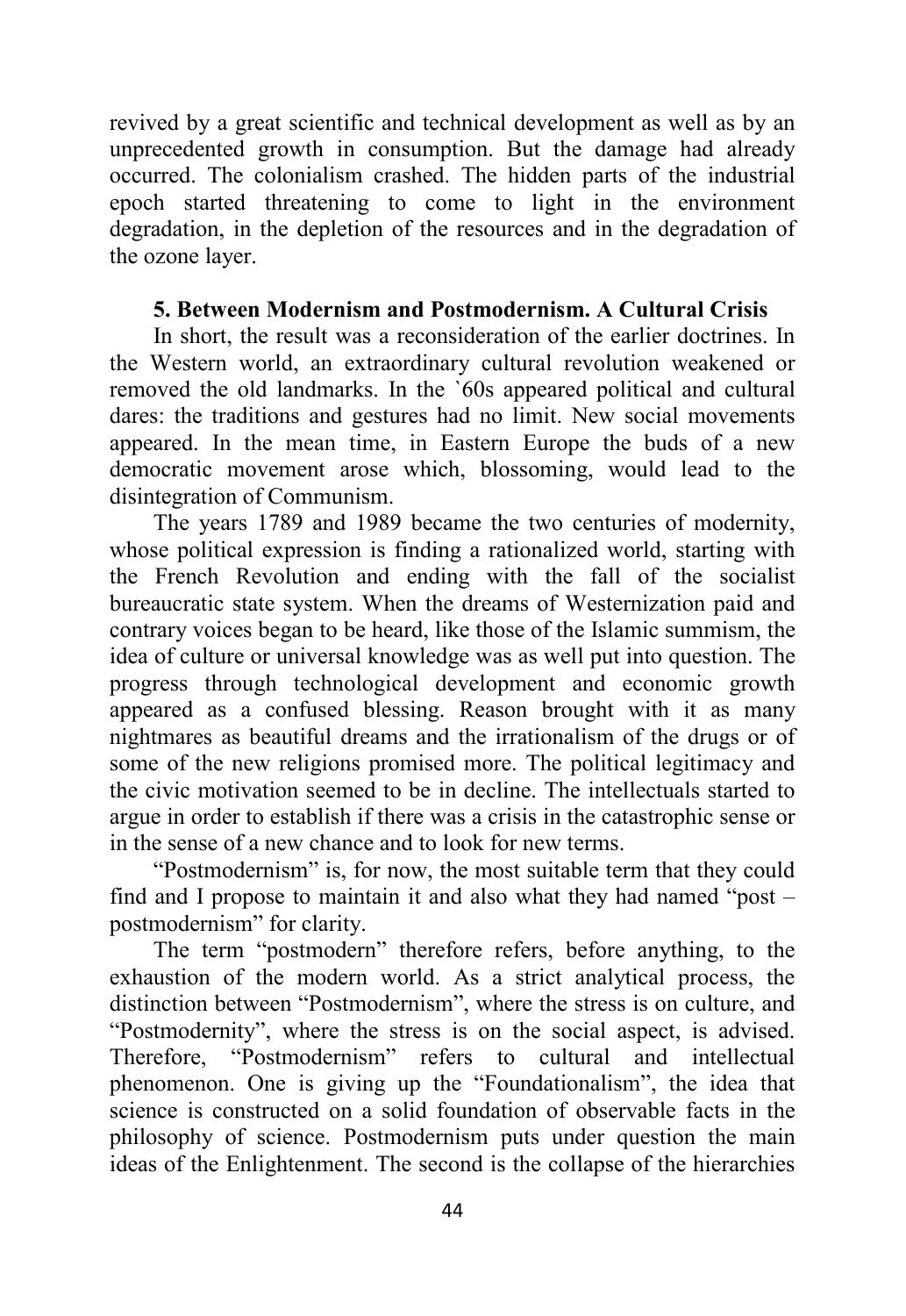of knowledge, of gestures and of opinions and the interest based rather on the local aspect than on the universal one. If science is weakening its authority then it is overthrown. "Let's learn from Las Vegas!" (or from the locals or from nature) becomes a slogan. The third one is the replacement of the printed books with the TV screen or as the artisans of the word prefer, from logo centrism to icon centrism.

Regarding the idea of identity, the precursors of Postmodernism are considered to be Friedrich Nietzsche, with his nihilist concept, and Martin Heidegger, who states in *Being and Time* the fact that the humanism is in crisis precisely because it replaces God with humanity in the centre of the universe. Exactly the same problem is found in the third interpretation of the cultural tragedy, Georg Simmel`s interpretation. Georg Simmel (1854 – 1918) is known today on a large scale not only as one of the fathers of sociology but also as the only postmodern thinker of them. I will insist on this research.

Simmel put together the sociological world and the cultural analysis. This tragedy, or cultural crisis, was to him the growing gap between the objective culture, for example seen in technology, and the more and more alienated individual, frustrated in the search of his individual authenticity. The cultural sociology, as it is conceived by Simmel, highlights the apparent loss of meaning in the modern world of industrialism, loss that he associates, among others, with "the decline of Christianity". He sees in the contemporary movements, like socialism in politics or impressionism in art, the answer for the need of a "final goal" in life, on top of all that it is relative, on top of the fragmentary nature of the human existence.

Simmel also commented the autonomy of the cultural sphere. Since the objective culture – the form – increasingly militates against life, Simmel develops a tragic idea in which, for example, marriage becomes simply oppressive and lifeless and religion loses contact with certain distinct believes and degenerates into mysticism. And thirdly, the emphasize is put on aestheticism.

For Simmel, art was a way to beat the world's contradictions and he believed that in times of confusion and uncertainty there will be a more general orientation towards aestheticism. Both reasons – the acknowledgement of the distancing from the form and the search for meaning or even for morality in art – reappear in the debates on Postmodernism and in the actual situation.

From what we can acknowledge only from the several ideas presented here, the European thinkers and theoreticians agree with the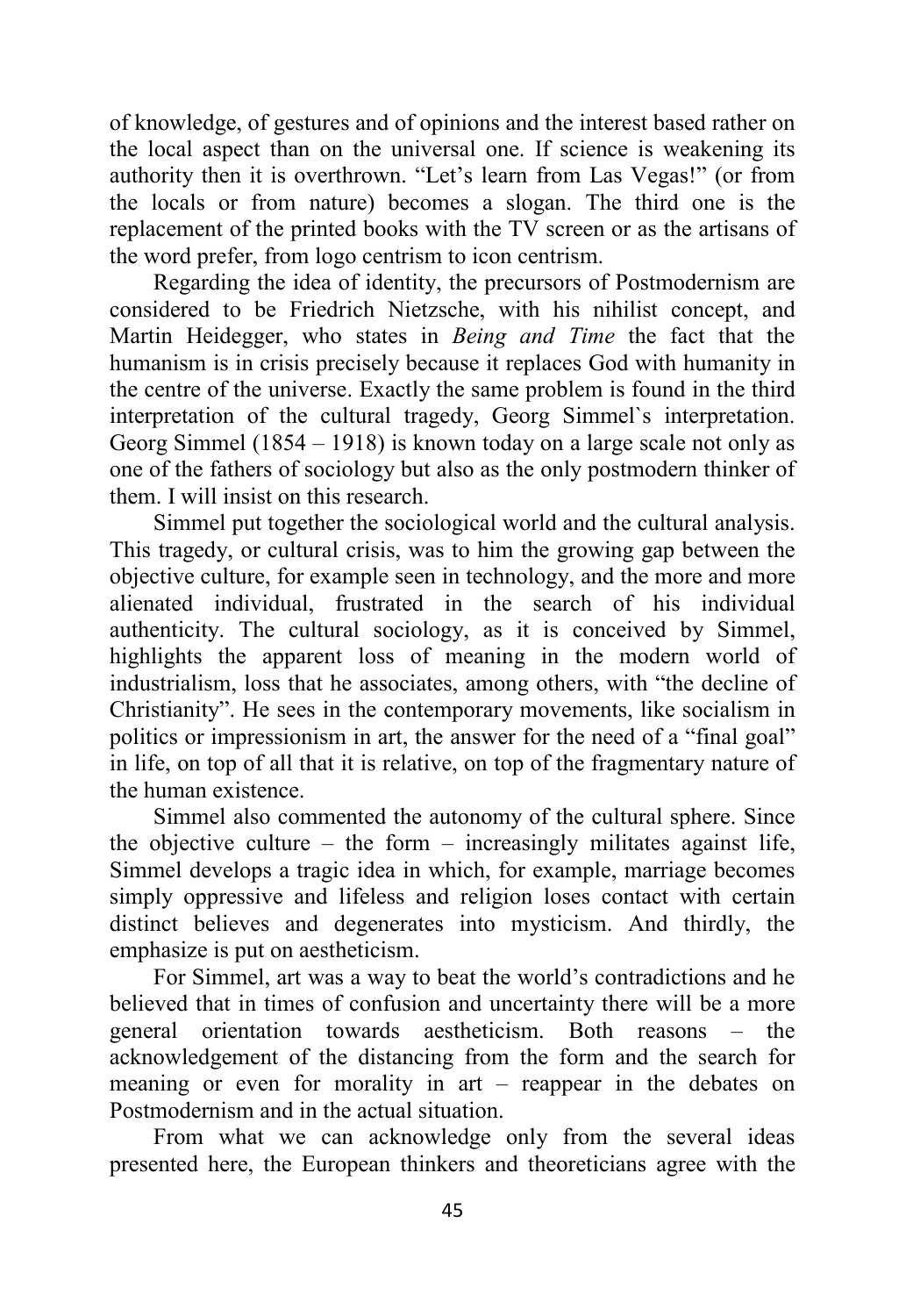North American ones in this observation of the loss of identity, of the search for a new relationship between ego and God, between ego and society, between ego and culture, etc.

The secular self-imposed limits of the cultural debates now-a-days – phenomenon that Professor Richard John Neuhaus calls it "the public square as it is", where the religious ideas are excluded from the public discourse – shown that the cultural war goes on, on both sides, on secular ground.

To fight for ideals of freedom and justice without any reference to the Ten Commandments, to Judaism, to Jesus Christ, to the Orthodox tradition, to the Holy Parents, to the Seven Sacraments, to the Byzantine Christianity and the Latin Christianity is not possible or it is possible but with the consequences described before. The Christian West cannot be understood or even less restored outside a moral discourse based on the Indeo-Christian religion. Culture and science are searching again and again for solutions to the meaning of man in the universe, with ultrasound advanced technologies which have now become routine procedures, with an ethics based on "the looking for happiness", with a culture in which the ego is destroyed, annihilated, leveled, globalized, religion has been reduced to a simple subjective opinion which cannot resist the barbarity of an sophisticated Nazi-style eugenics program in terms of the galloping genetic development. Dostoyevsky said that once humans lose their faith in God, they would believe anything.

One of the supporters of Postmodernism, Jean Baudrillard based his work $^{11}$  on criticism. Therefore, how can this criticism be built? In any case, not on the Marxist or Rationalism concepts. These are obsolete meta-narrations. Now-a-days our situation is one of hyper-reality. Once developed the distinction between the objects and their representations, there remains nothing but the *semblances*. These don't refer at nothing else but themselves. The mass-media messages, like for example the TV commercials, are the best examples. This reference to oneself goes further than Max Weber's fears related to a demystified and dematerialized world. The signs lose their contact with the things that they signify. The end of the 20 Century and the beginning of the  $21<sup>st</sup>$ Century are the witnesses to an unprecedented destruction of meaning. Searching for a distinction between moral and immoral, between real and unreal is useless.

l

<sup>11</sup> Jean Baudrillard, *The Consumer Society: Myths and Society*, 1970.